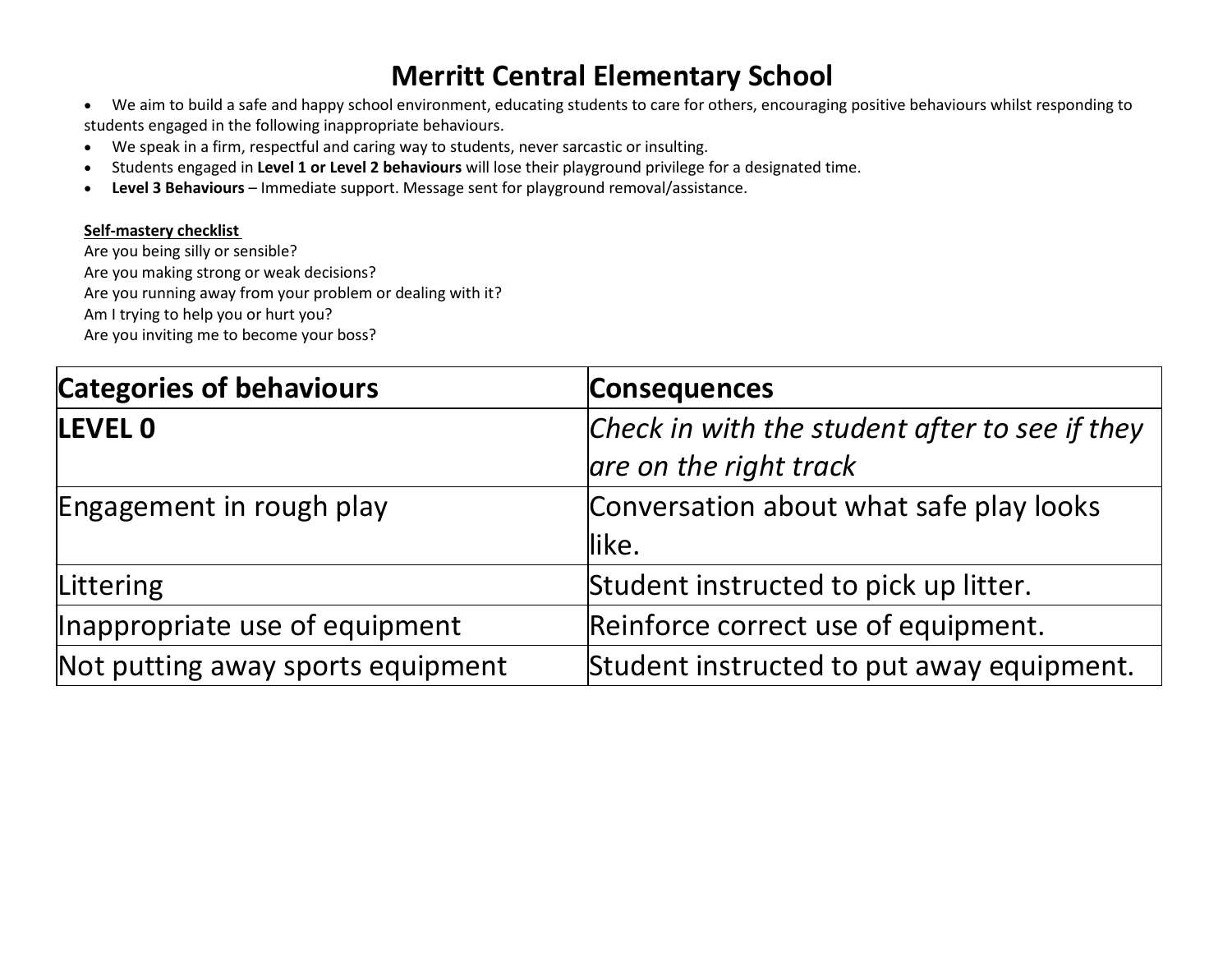| <b>LEVEL 1</b>                                                                 | Check in with the student after to see if they<br>are on the right track. |
|--------------------------------------------------------------------------------|---------------------------------------------------------------------------|
| Offensive language, including swearing,<br>loud gesturing                      | 5 minutes time out & check in with<br>supervisor                          |
| Disrespecting school property, e.g.<br>playing in the bushes, climbing fences, | 5 minutes time out & check in with<br>supervisor                          |
| Pushing, shoving, play fighting                                                | 5 minutes time out & check in with<br>supervisor                          |
| Repeating Level 0 behaviour                                                    | 5 minutes time out & check in with<br>supervisor                          |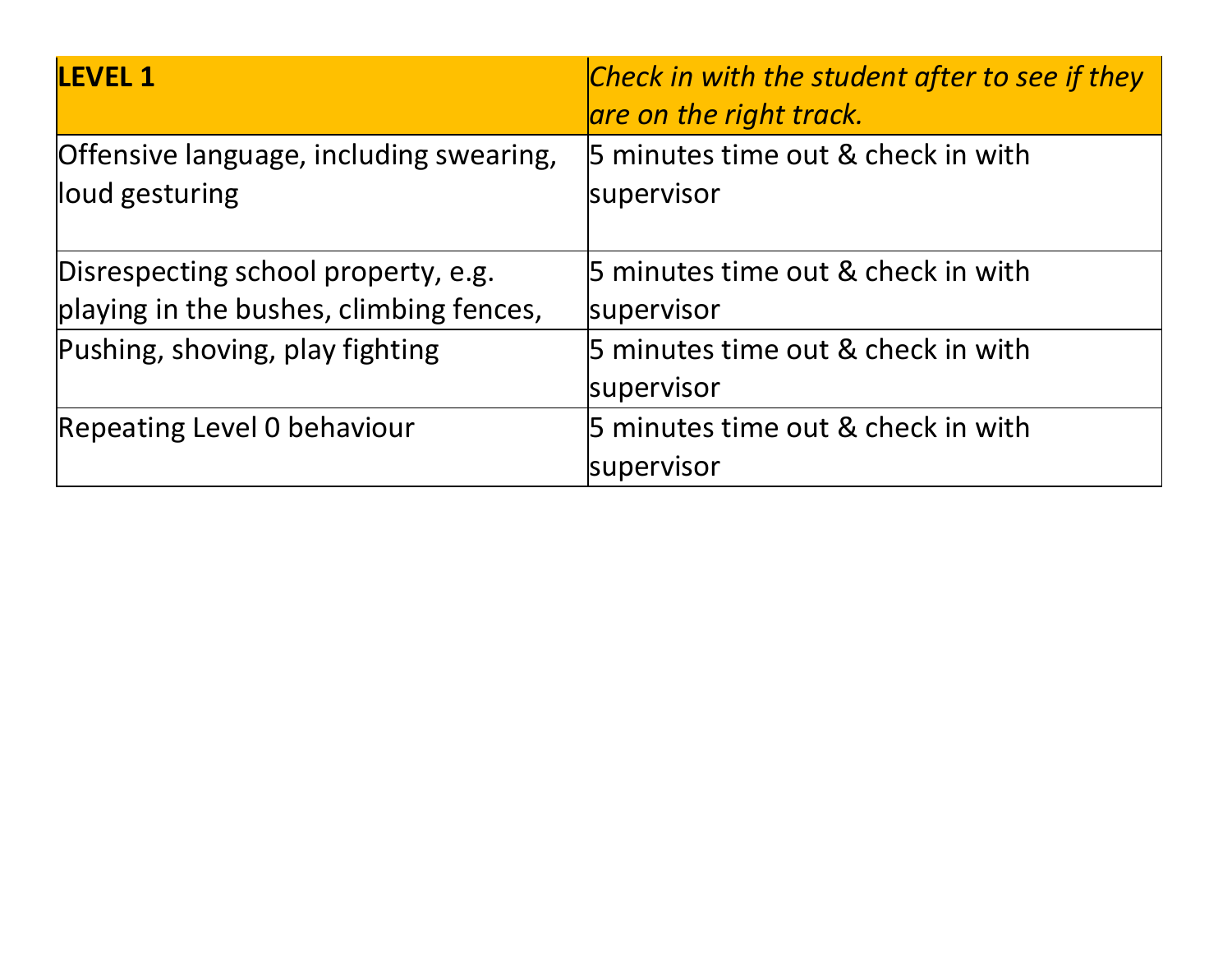| <b>LEVEL 2</b>                        | Please communicate with the classroom<br>teacher after.                                |
|---------------------------------------|----------------------------------------------------------------------------------------|
| Intimidating language including name  | 15 minutes time out & referral to teacher.                                             |
| calling, swearing directed at someone | Restitution should take place in braingym.                                             |
| Hiding                                | 15 minutes time out & referral to teacher.                                             |
|                                       | Restitution should take place in braingym.                                             |
|                                       | Throwing of things that may put other at $ 15$ minutes time out & referral to teacher. |
| <b>risk</b>                           | Restitution should take place in braingym.                                             |
| <b>Repeating Level 1 behaviour</b>    | 15 minutes time out & referral to teacher.                                             |
|                                       | Restitution should take place in braingym.                                             |